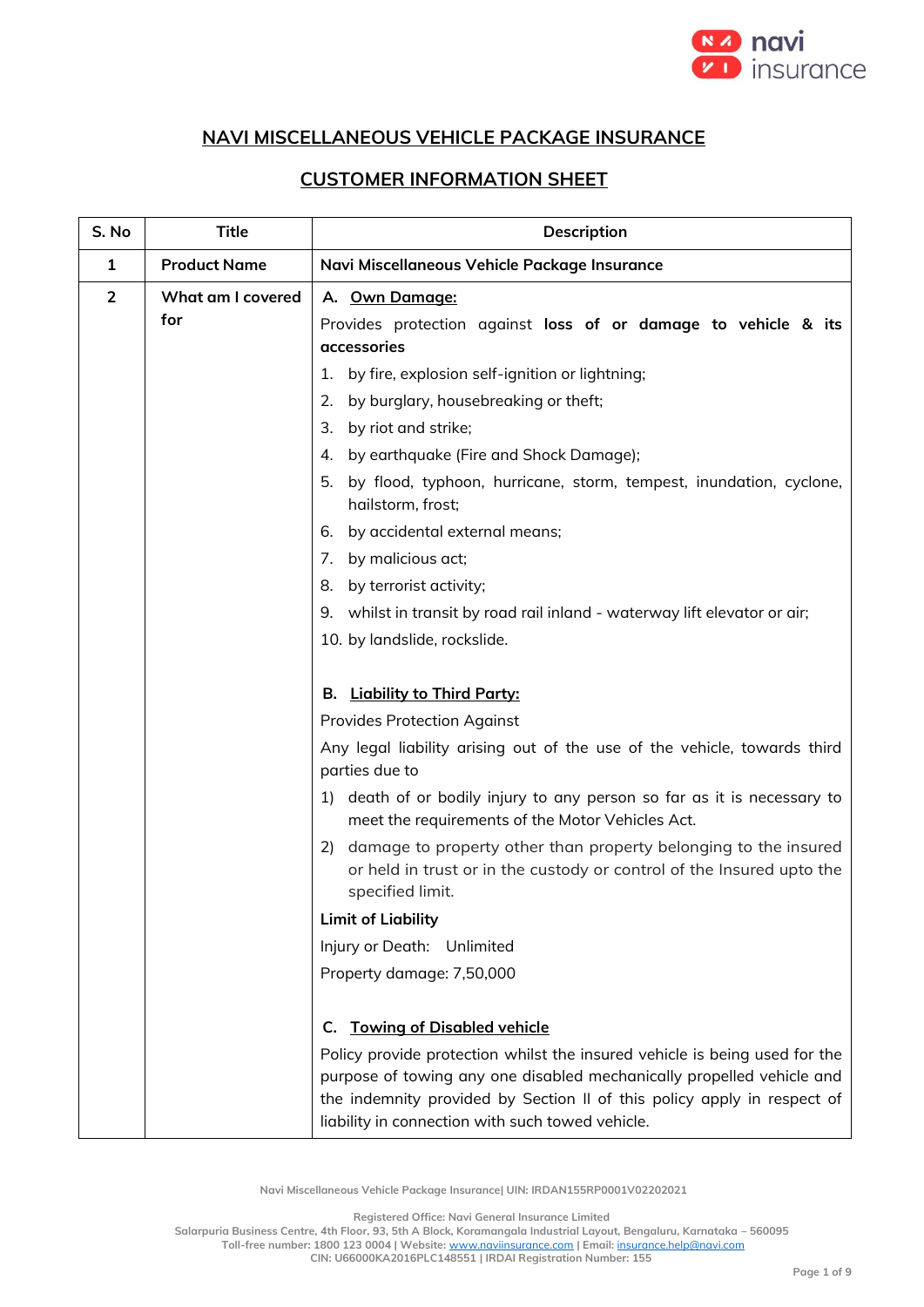

|   |                       | <b>Compulsory Personal Accident cover to Owner Driver</b><br>D.<br>Individual owner of the vehicle is covered for compulsory Personal<br>Accident cover for a sum insured of Rs 15,00,000 as per following scale<br>provided, he has valid driving license. |                                            |
|---|-----------------------|-------------------------------------------------------------------------------------------------------------------------------------------------------------------------------------------------------------------------------------------------------------|--------------------------------------------|
|   |                       | Nature of Injury                                                                                                                                                                                                                                            | <b>Scale of compensation</b>               |
|   |                       | i) Death                                                                                                                                                                                                                                                    | 100%                                       |
|   |                       | (ii) Loss of two limbs or sight of two eyes<br>or one limb and sight of one eye.                                                                                                                                                                            | 100%                                       |
|   |                       | (iii) Loss of one limb or sight of one eye                                                                                                                                                                                                                  | 50%                                        |
|   |                       | (iv) Permanent total disablement from<br>injuries other than named above.                                                                                                                                                                                   | 100%                                       |
|   |                       | Apart from this following can be opted as additional benefits<br>Personal accident cover to unnamed passengers.<br>1.<br>Legal liability to Paid driver, Cleaner and conductor.<br>2.                                                                       |                                            |
|   |                       | Legal liability to employees travelling in/driving other than paid driver<br>3.                                                                                                                                                                             |                                            |
| 3 | <b>IDV-Definition</b> | Legal liability to Non-Fare Passenger.<br>4.<br><b>Insured Declared Value (IDV):</b>                                                                                                                                                                        |                                            |
|   |                       | IDV i.e. sum insured of the vehicle and accessories will be fixed on the<br>basis of Manufacturer's Ex showroom price of the brand and model at<br>the commencement of insurance subject to depreciation according to<br>age of vehicle as per chart below: |                                            |
|   |                       | <b>AGE OF VEHICLE</b>                                                                                                                                                                                                                                       | % OF DEPRECIATION<br><b>FOR FIXING IDV</b> |
|   |                       | Not exceeding 6 months                                                                                                                                                                                                                                      | 5%                                         |
|   |                       | Exceeding 6 months but not exceeding 1 year                                                                                                                                                                                                                 | 15%                                        |
|   |                       | Exceeding 1 year but not exceeding 2 years                                                                                                                                                                                                                  | 20%                                        |
|   |                       | Exceeding 2 year but not exceeding 3 years                                                                                                                                                                                                                  | 30%                                        |
|   |                       | Exceeding 3 year but not exceeding 4 years<br>Exceeding 4 year but not exceeding 5 years                                                                                                                                                                    | 40%<br>50%                                 |
|   |                       |                                                                                                                                                                                                                                                             |                                            |
|   |                       | IDV of vehicles beyond 5 years of age and of obsolete models of vehicles<br>(i.e. models which the manufacturers have discontinued to manufacture)<br>will be determined on the basis of an understanding between the insurer<br>and the insured.           |                                            |
|   |                       | Additional coverage for Electrical and Non-electrical accessories (not<br>part of standard vehicle) will also be determined accordingly.                                                                                                                    |                                            |

**Registered Office: Navi General Insurance Limited**

**Salarpuria Business Centre, 4th Floor, 93, 5th A Block, Koramangala Industrial Layout, Bengaluru, Karnataka – 560095**

**Toll-free number: 1800 123 0004 | Website:** [www.naviinsurance.com](http://www.naviinsurance.com/) **| Email:** [insurance.help@navi.com](mailto:insurance.help@navi.com)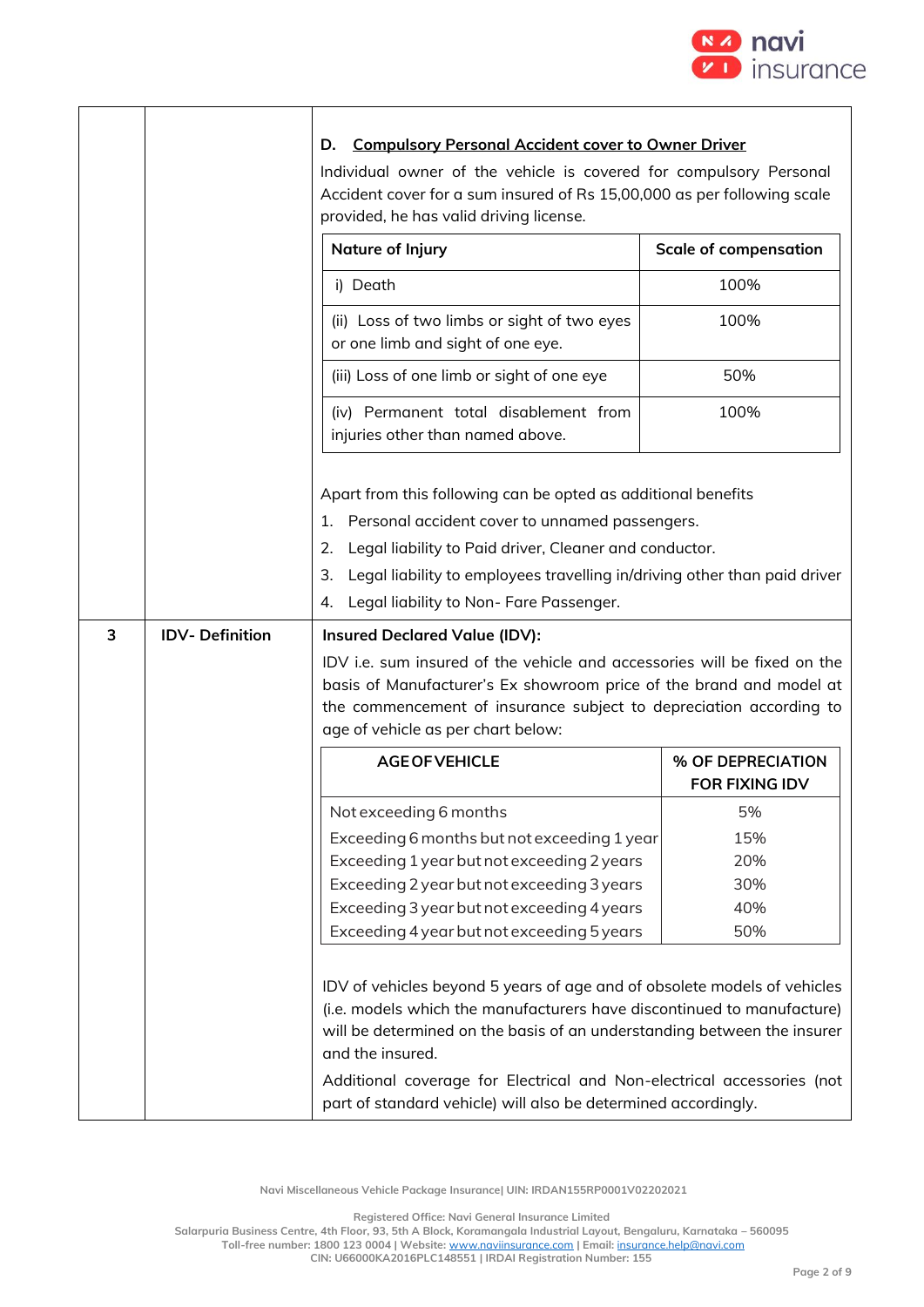

| 4 | General                                 | The company shall not be liable                                                                                                                                                                                                                                                                                                                                                                                                                                                                                                                                                           |  |
|---|-----------------------------------------|-------------------------------------------------------------------------------------------------------------------------------------------------------------------------------------------------------------------------------------------------------------------------------------------------------------------------------------------------------------------------------------------------------------------------------------------------------------------------------------------------------------------------------------------------------------------------------------------|--|
|   | <b>Exceptions</b><br>(Applicable to all | If the vehicle insured herein is used otherwise than in accordance<br>1.<br>with the 'Limitations as to Use' provision which prohibits use of                                                                                                                                                                                                                                                                                                                                                                                                                                             |  |
|   | sections of the                         | vehicle for                                                                                                                                                                                                                                                                                                                                                                                                                                                                                                                                                                               |  |
|   | Policy)                                 | Organized racing<br>α.                                                                                                                                                                                                                                                                                                                                                                                                                                                                                                                                                                    |  |
|   |                                         | Pace making<br>b.                                                                                                                                                                                                                                                                                                                                                                                                                                                                                                                                                                         |  |
|   |                                         | Speed testing<br>c.                                                                                                                                                                                                                                                                                                                                                                                                                                                                                                                                                                       |  |
|   |                                         | d. Reliability trials                                                                                                                                                                                                                                                                                                                                                                                                                                                                                                                                                                     |  |
|   |                                         | 2. If vehicle is driven by any person other than a Driver as stated in<br>the Driver's Clause.                                                                                                                                                                                                                                                                                                                                                                                                                                                                                            |  |
|   |                                         | In respect of any claim arising out of any contractual liability.<br>3.                                                                                                                                                                                                                                                                                                                                                                                                                                                                                                                   |  |
|   |                                         | Any accidental loss or damage and/or liability caused sustained<br>4.<br>or incurred outside the geographical area;                                                                                                                                                                                                                                                                                                                                                                                                                                                                       |  |
|   |                                         | 5. Consequential loss, wear & tear, depreciation, mechanical or<br>electrical breakdown.                                                                                                                                                                                                                                                                                                                                                                                                                                                                                                  |  |
|   |                                         | If person driving your vehicle is under the influence of<br>6.<br>intoxicating liquor or drugs.                                                                                                                                                                                                                                                                                                                                                                                                                                                                                           |  |
|   |                                         | Any accidental loss or damage to any property whatsoever or<br>7.<br>any loss or expense whatsoever resulting or arising there from or<br>any consequential loss.                                                                                                                                                                                                                                                                                                                                                                                                                         |  |
|   |                                         | 8. War, Invasion, the Act of foreign enemies, hostilities or warlike<br>operations (whether before or after declaration of war), Civil<br>War, Mutiny, Rebellion Military or usurped power, nuclear<br>weapons material, liability arising from ionising radiations or<br>contamination by radioactivity from any nuclear fuel.                                                                                                                                                                                                                                                           |  |
|   |                                         | (Note: the above is an abridged wording of the policy exclusions. Please<br>refer to the policy document for the full listing)                                                                                                                                                                                                                                                                                                                                                                                                                                                            |  |
| 5 | Renewal<br><b>Conditions</b>            | Policy will be renewed when due with mutual consent subject to<br>applicable premium. We may not renew the policy if the Insured Person<br>has acted in an improper, dishonest or fraudulent manner or there has<br>been any misrepresentation under this Policy or the renewal of the Policy<br>poses a moral hazard.                                                                                                                                                                                                                                                                    |  |
| 6 | <b>Cancellation</b>                     | Cancellation by Insured - Policy/certificate can be cancelled at any time<br>by giving 15 days' prior written notice to Insurer. Refund of premium<br>shall be computed in accordance with company's short period rate for<br>the period the Policy has been in force provided no claim has occurred<br>up to the date of cancellation. Proof of insurance of vehicle elsewhere<br>and original certificate of insurance must be provided to us.<br>Cancellation by Insurer - The Company may cancel the policy by<br>sending fifteen days' notice by recorded delivery to the insured at |  |

**Registered Office: Navi General Insurance Limited**

**Salarpuria Business Centre, 4th Floor, 93, 5th A Block, Koramangala Industrial Layout, Bengaluru, Karnataka – 560095**

**Toll-free number: 1800 123 0004 | Website:** [www.naviinsurance.com](http://www.naviinsurance.com/) **| Email:** [insurance.help@navi.com](mailto:insurance.help@navi.com)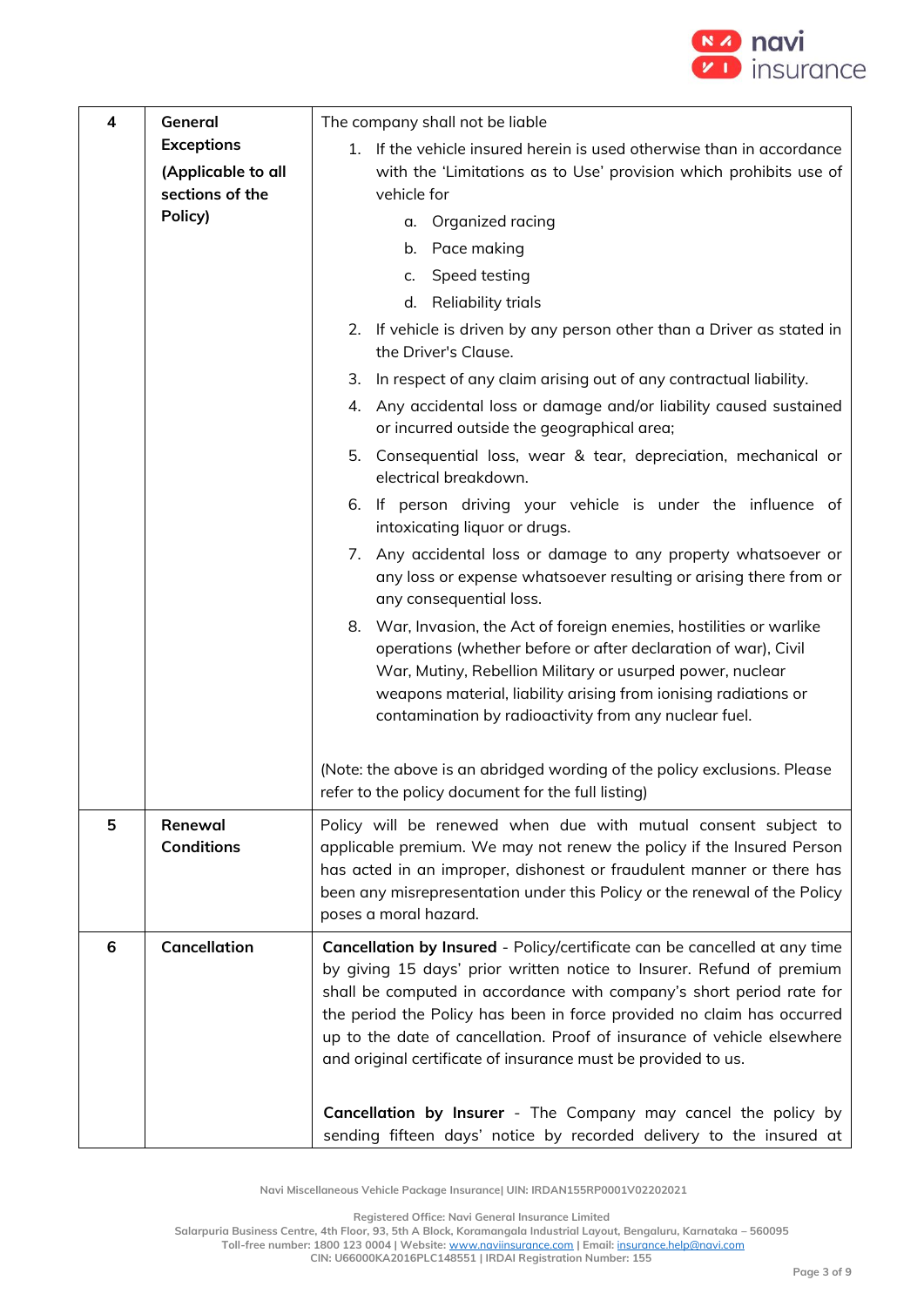

|   |               | insured's last known address on the grounds of misrepresentation,<br>fraud, non-disclosure of material facts or non-cooperation. In the event<br>of cancellation of this Policy on grounds of misrepresentation, fraud,<br>non-disclosure of material facts, the policy shall stand cancelled ab-<br>initio and there will be no refund of premium. In the event the policy is<br>cancelled on the grounds of non-cooperation of the insured then the<br>premium shall be computed in accordance with company's short period<br>rate for the period the Policy has been in force provided no claim has<br>occurred up to the date of cancellation.<br>Under any of the above cancellations, in the event a claim has occurred |
|---|---------------|-------------------------------------------------------------------------------------------------------------------------------------------------------------------------------------------------------------------------------------------------------------------------------------------------------------------------------------------------------------------------------------------------------------------------------------------------------------------------------------------------------------------------------------------------------------------------------------------------------------------------------------------------------------------------------------------------------------------------------|
|   |               | in which case there shall be no refund of premium.                                                                                                                                                                                                                                                                                                                                                                                                                                                                                                                                                                                                                                                                            |
|   |               | Return of the premium by the Company will be subject to retention of<br>the minimum premium of Rs.100/- (or Rs.25/- in respect of vehicles<br>specifically designed/modified for use by blind/handicapped/ mentally<br>challenged persons).                                                                                                                                                                                                                                                                                                                                                                                                                                                                                   |
|   |               | Where the ownership of the vehicle is transferred, the Policy cannot be<br>cancelled unless evidence that the vehicle is insured elsewhere is<br>produced.                                                                                                                                                                                                                                                                                                                                                                                                                                                                                                                                                                    |
| 7 | <b>Claims</b> | <b>Claim Notification &amp; Registration:</b>                                                                                                                                                                                                                                                                                                                                                                                                                                                                                                                                                                                                                                                                                 |
|   |               | Notify or submit a claim by following way;                                                                                                                                                                                                                                                                                                                                                                                                                                                                                                                                                                                                                                                                                    |
|   |               | By calling Toll Free 18001230004 OR                                                                                                                                                                                                                                                                                                                                                                                                                                                                                                                                                                                                                                                                                           |
|   |               | By sending an E Mail to insurance.help@navi.com OR                                                                                                                                                                                                                                                                                                                                                                                                                                                                                                                                                                                                                                                                            |
|   |               | For Senior Citizens, we have a special cell and Our Senior Citizen<br>customers can email us at seniorcare@navi.com for priority                                                                                                                                                                                                                                                                                                                                                                                                                                                                                                                                                                                              |
|   |               | resolution                                                                                                                                                                                                                                                                                                                                                                                                                                                                                                                                                                                                                                                                                                                    |
|   |               | Through Customer Portal on website www.naviinsurance.com<br>UΚ                                                                                                                                                                                                                                                                                                                                                                                                                                                                                                                                                                                                                                                                |
|   |               | Directly walk into branch                                                                                                                                                                                                                                                                                                                                                                                                                                                                                                                                                                                                                                                                                                     |
|   |               | While notifying the claim, following information should be provided:<br>Name of insured                                                                                                                                                                                                                                                                                                                                                                                                                                                                                                                                                                                                                                       |
|   |               | Insured contact numbers                                                                                                                                                                                                                                                                                                                                                                                                                                                                                                                                                                                                                                                                                                       |
|   |               | Policy number                                                                                                                                                                                                                                                                                                                                                                                                                                                                                                                                                                                                                                                                                                                 |
|   |               | Date and time of loss                                                                                                                                                                                                                                                                                                                                                                                                                                                                                                                                                                                                                                                                                                         |
|   |               | Location of loss                                                                                                                                                                                                                                                                                                                                                                                                                                                                                                                                                                                                                                                                                                              |
|   |               | Nature and approximate extent of loss<br>٠                                                                                                                                                                                                                                                                                                                                                                                                                                                                                                                                                                                                                                                                                    |
|   |               | Place and contact details of the person at the loss location.<br>Details of driver at the time of loss                                                                                                                                                                                                                                                                                                                                                                                                                                                                                                                                                                                                                        |

**Registered Office: Navi General Insurance Limited**

**Salarpuria Business Centre, 4th Floor, 93, 5th A Block, Koramangala Industrial Layout, Bengaluru, Karnataka – 560095**

**Toll-free number: 1800 123 0004 | Website:** [www.naviinsurance.com](http://www.naviinsurance.com/) **| Email:** [insurance.help@navi.com](mailto:insurance.help@navi.com)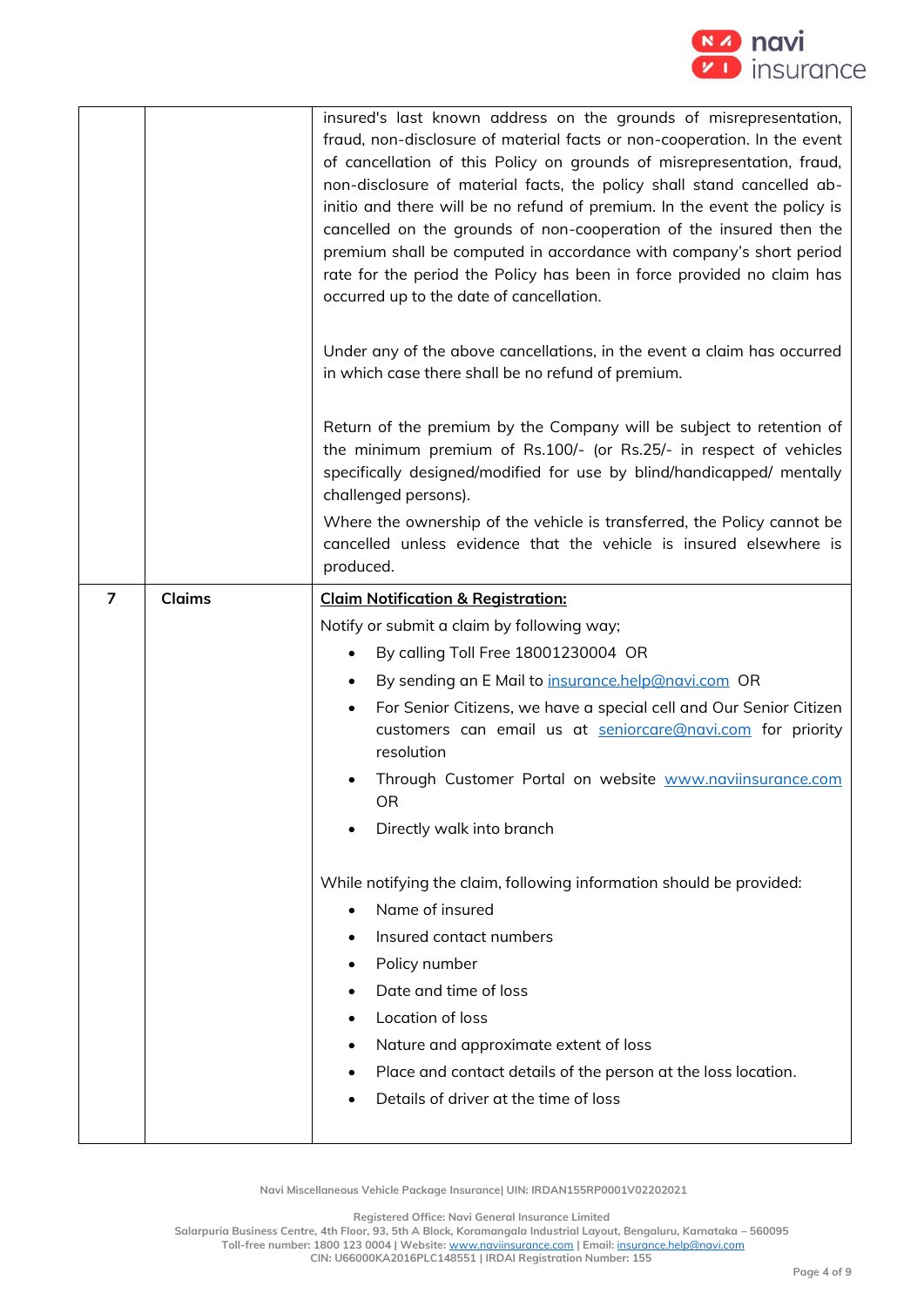

|  | <b>After Notification &amp; Registration:</b>                                                                                                                                                                                                                                                                                                           |
|--|---------------------------------------------------------------------------------------------------------------------------------------------------------------------------------------------------------------------------------------------------------------------------------------------------------------------------------------------------------|
|  | <b>Own Damage Claims:</b>                                                                                                                                                                                                                                                                                                                               |
|  | You are advised to inform the company immediately after the loss. If<br>there is involvement of third-party death/injury, company may go for<br>spot survey. Else you may shift your vehicle to any garage of your choice                                                                                                                               |
|  | Survey will be conducted before you initiate the repair by the assigned<br>surveyor at the garage. Please refer policy for details regarding survey<br>process.                                                                                                                                                                                         |
|  | The Company has option to repair, reinstate or replace the vehicle or<br>part thereof and/or its accessories or may pay in cash the amount of the<br>loss or damage and the liability of the Company shall not exceed:                                                                                                                                  |
|  | a. for total loss / constructive total loss of the vehicle - the Insured's<br>Declared Value (IDV) of the vehicle (including accessories thereon) as<br>specified in the Schedule less the value of the damaged vehicle.                                                                                                                                |
|  | b. for partial losses, i.e. losses other than Total Loss/Constructive Total<br>Loss of the vehicle - actual and reasonable costs of repair and/or<br>replacement of parts lost/damaged subject to depreciation as per<br>limits specified (Not applicable if add on cover is opted for covering<br>depreciation) and any other applicable add on cover. |
|  | Following are the documents that will be needed for survey and<br>processing of Own Damage claim:                                                                                                                                                                                                                                                       |
|  | Claim Form completely filled and duly signed by Insured (CO's seal<br>needs to be affixed in case the insured is a Firm/Company)                                                                                                                                                                                                                        |
|  | Copy of Registration Certificate (original for verification)                                                                                                                                                                                                                                                                                            |
|  | Copy of Motor Driving License of the person driving the vehicle at<br>the time of accident (original for verification)                                                                                                                                                                                                                                  |
|  | Copy of fitness certificate/Goods receipt (for GCW)/Permit and<br>badge of driver (for passenger vehicle) – (original for verification).                                                                                                                                                                                                                |
|  | Police Report / Panchanama (In case of Partial Theft / Third Party<br>$\bullet$<br>property damage / Death / Body Injury / Damage due to Riot,<br>Strike and Malicious act)                                                                                                                                                                             |
|  | KYC documents (Address Proof as per policy & ID proof) if claim<br>$\bullet$<br>amount exceeds Rs.1 lakh.                                                                                                                                                                                                                                               |
|  | Cancelled Cheque (CTS complied) or Filled NEFT Mandate form for<br>$\bullet$<br>online transfer of claim payment. (For reimbursement claims only).                                                                                                                                                                                                      |
|  | Original bill of repair/replacement for repair carried out on vehicle.                                                                                                                                                                                                                                                                                  |
|  | <b>Own Damage Claim Settlement:</b>                                                                                                                                                                                                                                                                                                                     |
|  | 1. After receipt of all relevant claim document, surveyor will assess the<br>loss and issue repair approval.                                                                                                                                                                                                                                            |

**Registered Office: Navi General Insurance Limited**

**Salarpuria Business Centre, 4th Floor, 93, 5th A Block, Koramangala Industrial Layout, Bengaluru, Karnataka – 560095**

**Toll-free number: 1800 123 0004 | Website:** [www.naviinsurance.com](http://www.naviinsurance.com/) **| Email:** [insurance.help@navi.com](mailto:insurance.help@navi.com)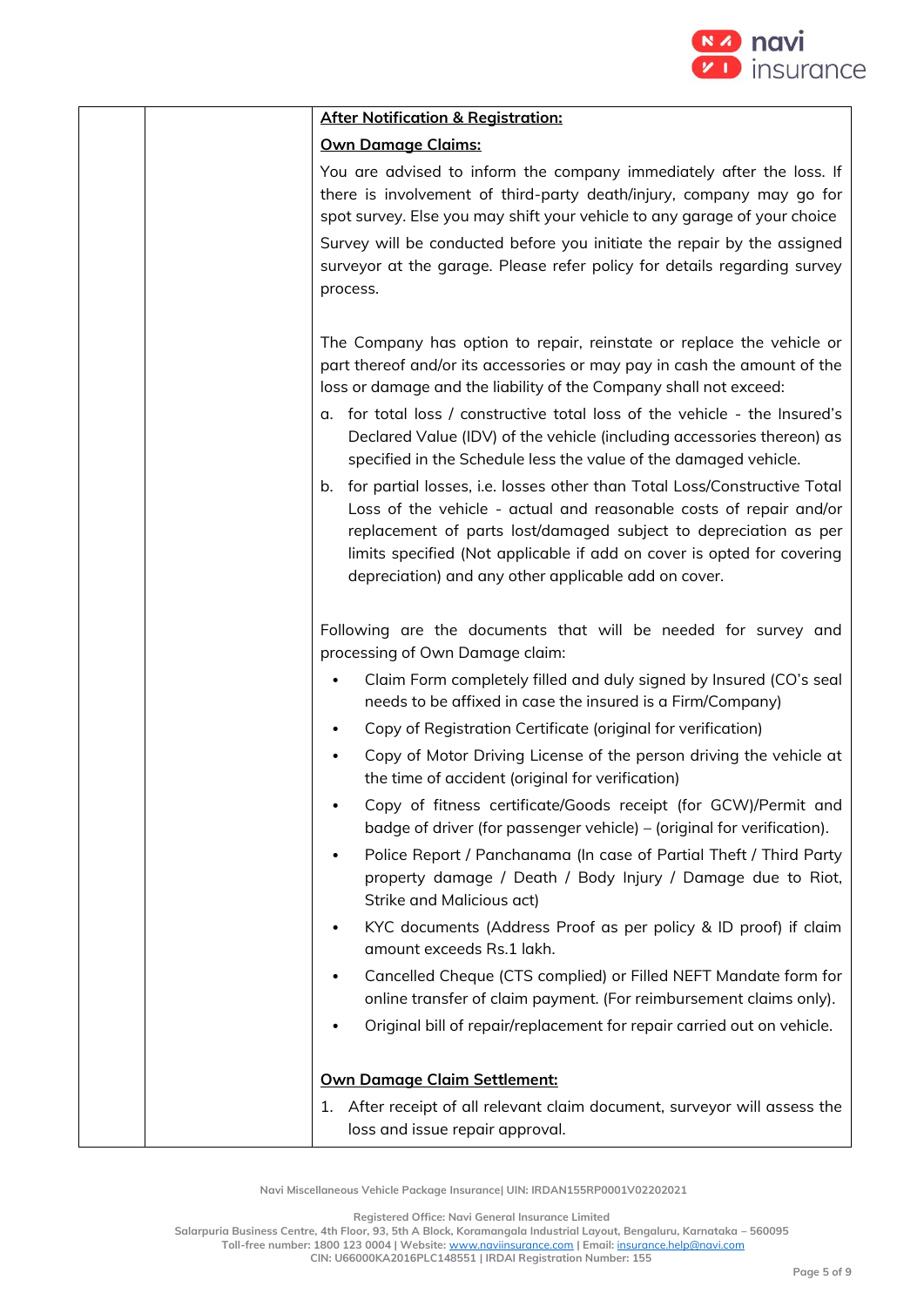

| 2. The surveyor may conduct re-inspection once repairs are completed<br>and on receipt of original repair bills.                                                                                                           |
|----------------------------------------------------------------------------------------------------------------------------------------------------------------------------------------------------------------------------|
| We will release claim payment within 7 working days after receipt of all<br>claim document.                                                                                                                                |
| Theft claims; The claim for theft of complete vehicle would be settled for<br>the insured's declared value (IDV) of the vehicle (including accessories<br>thereon) less policy excess as specified in the policy schedule. |
| Documentation for Theft claims: The following additional documents<br>would be required to listing required for settlement of own damage<br>claims (excluding repair bills);                                               |
| Copy of FIR.                                                                                                                                                                                                               |
| Letter to RTO for keeping the file in safe custody.                                                                                                                                                                        |
| Confirmation of non-recovery of vehicle.                                                                                                                                                                                   |
| Letter of subrogation.<br>$\overline{\phantom{a}}$                                                                                                                                                                         |
| Transfer of ownership documents.<br>We will release the claim payment within 15 days after receipt of all<br>claim documents.                                                                                              |
| Legal Liability Claims: Claim payment will be settled as awarded by<br>court or as agreed between the Company and Third Party.                                                                                             |
| <b>Documentation for Liability claims</b>                                                                                                                                                                                  |
| Policy Copy                                                                                                                                                                                                                |
| Copy of Registration Book                                                                                                                                                                                                  |
| Copy of Motor Driving License of the person driving the vehicle at<br>the time of accident                                                                                                                                 |
| Copy of permit and fitness certificate.                                                                                                                                                                                    |
| Police Panchanama /FIR                                                                                                                                                                                                     |
| Personal Accident Claims: Claims will be settled post receipt of<br>necessary documents.                                                                                                                                   |
| We will require following documents to process your claim. You may<br>provide the same to enable us to promptly settle your claim.                                                                                         |
| <b>Documents for Personal Accident Claims</b>                                                                                                                                                                              |
| Policy copy<br>٠                                                                                                                                                                                                           |
| Certificate from government hospital doctor confirming the<br>nature and degree of disability                                                                                                                              |

**Registered Office: Navi General Insurance Limited**

**Salarpuria Business Centre, 4th Floor, 93, 5th A Block, Koramangala Industrial Layout, Bengaluru, Karnataka – 560095**

**Toll-free number: 1800 123 0004 | Website:** [www.naviinsurance.com](http://www.naviinsurance.com/) **| Email:** [insurance.help@navi.com](mailto:insurance.help@navi.com)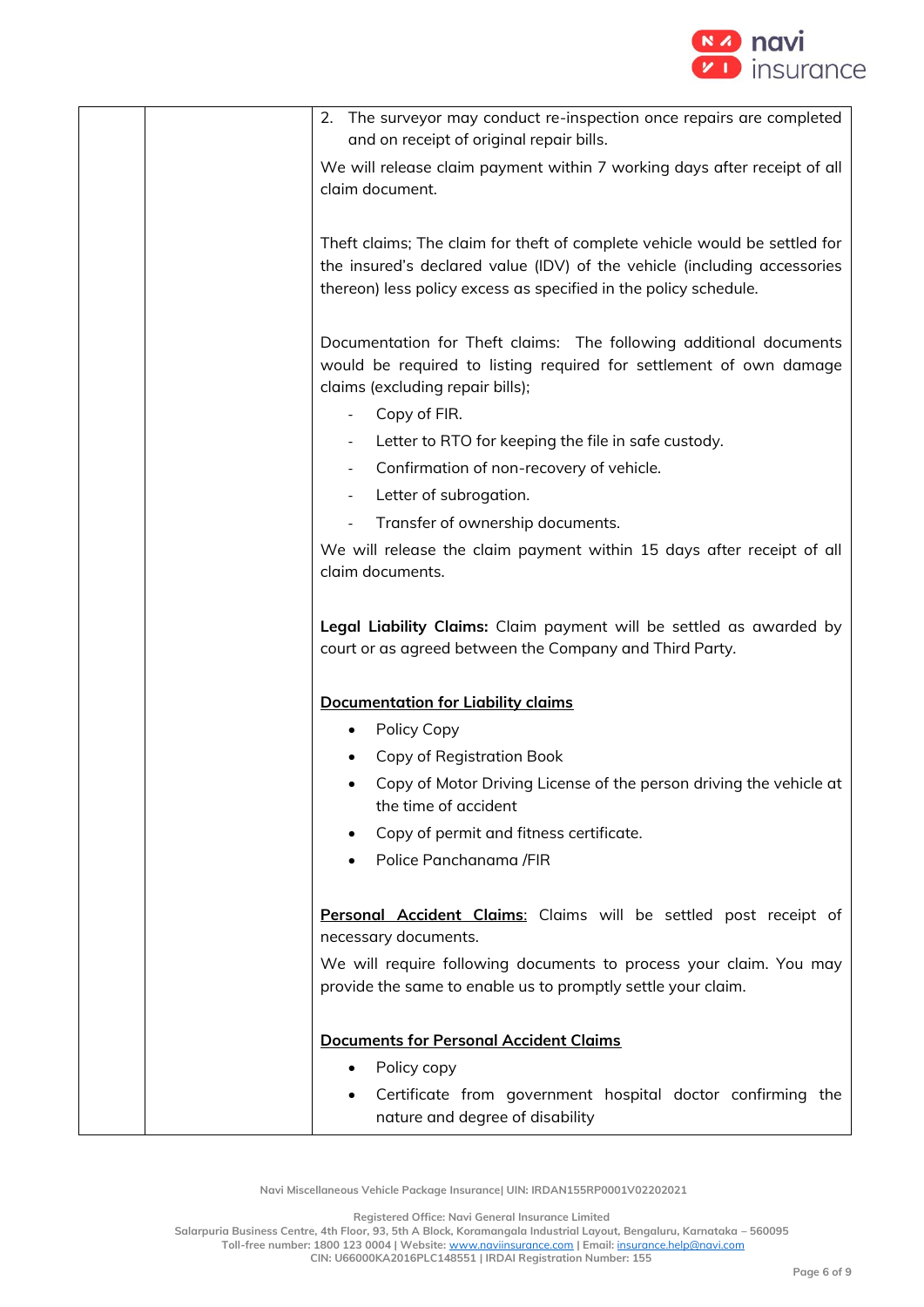

|   |                                   | Discharge summary of the treating hospital clearly indicating the<br>$\bullet$<br>Hospital Registration No.                                                                        |
|---|-----------------------------------|------------------------------------------------------------------------------------------------------------------------------------------------------------------------------------|
|   |                                   | Diagnostic reports                                                                                                                                                                 |
|   |                                   | FIR / Panchanama- (if Notified to Police) Attested or Original<br>$\bullet$                                                                                                        |
|   |                                   | Final Police Report- (if applicable)<br>$\bullet$                                                                                                                                  |
|   |                                   | Death Certificate*                                                                                                                                                                 |
|   |                                   | Post Mortem report*<br>$\bullet$                                                                                                                                                   |
|   |                                   | Legal Heir certificate /nominee certificate*                                                                                                                                       |
|   |                                   | <b>KYC</b> of Claimant                                                                                                                                                             |
|   |                                   | (Marked with * are required only in death claims)                                                                                                                                  |
|   |                                   |                                                                                                                                                                                    |
|   |                                   | The list of documents furnished herein is illustrative but not exhaustive.<br>We may request you to provide more documents depending upon the<br>nature of loss and circumstances. |
|   |                                   | Please also refer policy for detail documentation requirement.                                                                                                                     |
| 8 | <b>Policy Servicing</b>           | a. Call Us: Toll Free 1800 123 0004                                                                                                                                                |
|   |                                   | b. Email: insurance.help@navi.com                                                                                                                                                  |
|   |                                   | Email for Senior Citizens- seniorcare@navi.com                                                                                                                                     |
|   |                                   | c. Visit our website: https://www.naviinsurance.com/service/                                                                                                                       |
|   |                                   | d. Walk in for assistance                                                                                                                                                          |
|   |                                   | e. Dispatch your letters to us at -                                                                                                                                                |
|   |                                   | Corporate Office: Navi General Insurance Limited                                                                                                                                   |
|   |                                   | Salarpuria Business Centre, 4th B Cross Road, 5th Block,                                                                                                                           |
|   |                                   | Koramangala Industrial Layout, Bengaluru, Karnataka - 560095                                                                                                                       |
|   |                                   | f. Escalation -                                                                                                                                                                    |
|   |                                   | First Escalation - Contact Customer Experience Team at -<br>$\bullet$                                                                                                              |
|   |                                   | Manager.CustomerExperience@navi.com                                                                                                                                                |
|   |                                   | Second Escalation - Email to Head Customer Experience and<br>$\bullet$<br>Grievance Redressal Officer at -                                                                         |
|   |                                   | Head.CustomerExperience@navi.com                                                                                                                                                   |
| 8 | Grievances /<br><b>Complaints</b> | If You have a grievance about any matter relating to the Policy, or Our<br>decision on any matter, or the claim, You can address Your grievance<br>as follows:                     |
|   |                                   | 1. Our Grievance Redressal Officer                                                                                                                                                 |
|   |                                   | You can send Your grievance in writing by post or email to Our<br>Grievance Redressal Officer at the following address:                                                            |
|   |                                   | <b>Navi General Insurance Limited</b>                                                                                                                                              |
|   |                                   | (formerly known as DHFL General Insurance Limited)                                                                                                                                 |
|   |                                   |                                                                                                                                                                                    |

**Registered Office: Navi General Insurance Limited**

**Salarpuria Business Centre, 4th Floor, 93, 5th A Block, Koramangala Industrial Layout, Bengaluru, Karnataka – 560095**

**Toll-free number: 1800 123 0004 | Website:** [www.naviinsurance.com](http://www.naviinsurance.com/) **| Email:** [insurance.help@navi.com](mailto:insurance.help@navi.com)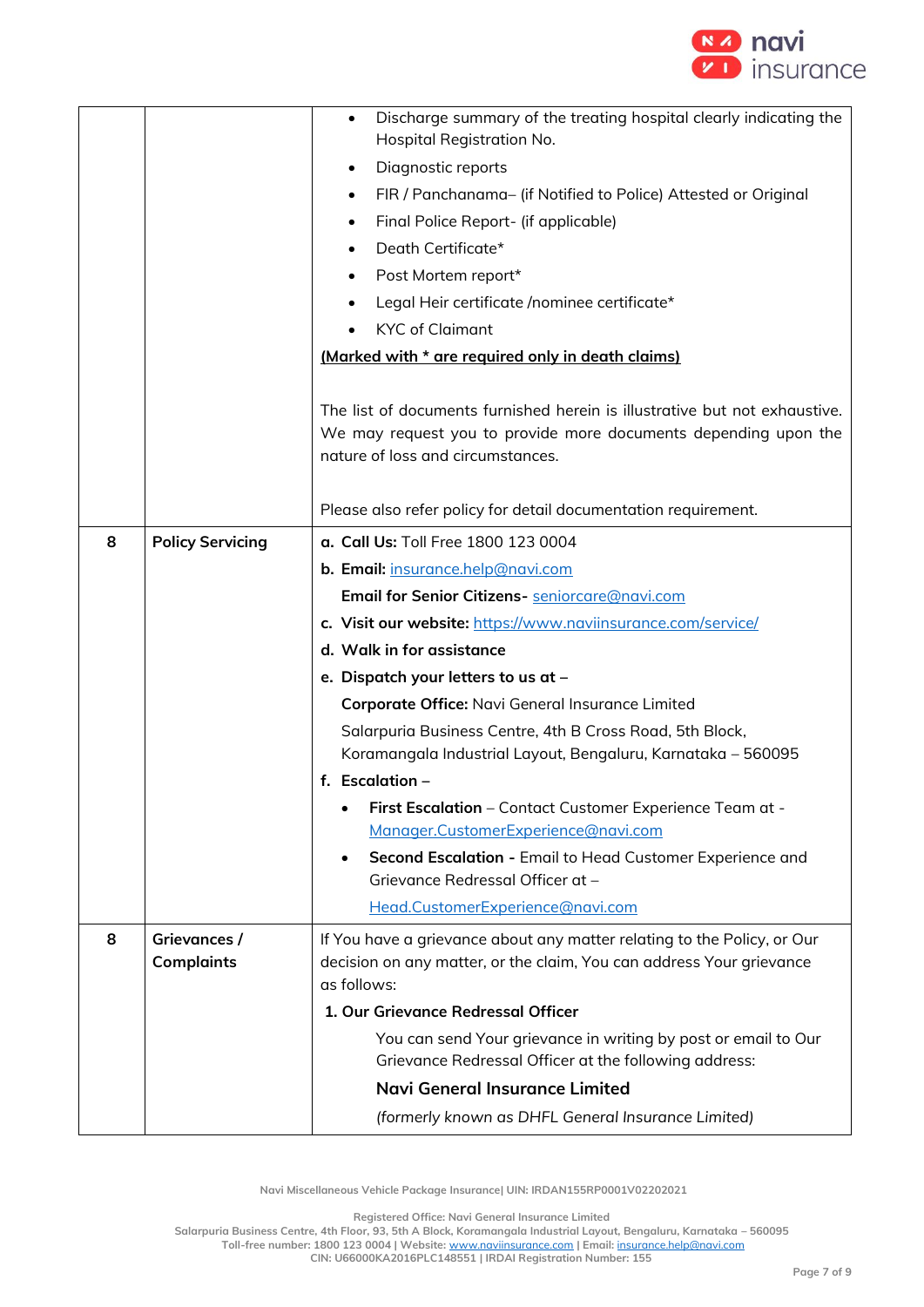

|   |                         | Corporate Office: Salarpuria Business Centre, 4th B Cross<br>Road, 5th Block, Koramangala Industrial Layout, Bengaluru,                                                                                                                                                                                                                                                                                                                                                                                                     |
|---|-------------------------|-----------------------------------------------------------------------------------------------------------------------------------------------------------------------------------------------------------------------------------------------------------------------------------------------------------------------------------------------------------------------------------------------------------------------------------------------------------------------------------------------------------------------------|
|   |                         | Karnataka – 560095                                                                                                                                                                                                                                                                                                                                                                                                                                                                                                          |
|   |                         | E-mail: gro@navi.com                                                                                                                                                                                                                                                                                                                                                                                                                                                                                                        |
|   |                         | Toll free: 1800 123 0004                                                                                                                                                                                                                                                                                                                                                                                                                                                                                                    |
|   |                         | 2. Consumer Affairs Department of IRDAI                                                                                                                                                                                                                                                                                                                                                                                                                                                                                     |
|   |                         | a. In case it is not resolved within 15 days or if You are unhappy<br>with the resolution You can approach the Grievance Redressal<br>Cell of the Consumer Affairs Department of IRDAI by calling<br>Toll Free Number 155255 (or) 1800 4254 732 or sending an e-<br>mail to complaints@irdai.gov.in. You can also make use of<br>IRDAI's online portal - Integrated Grievance Management<br>System<br>(IGMS)<br>registering<br>Your<br>complaint<br>by<br>at<br>igms.irda.gov.in.                                           |
|   |                         | b. You can send a letter to IRDAI with Your complaint on a<br>Complaint Registration Form available by clicking here. You<br>must fill and send the Complaint Registration Form along with<br>any documents by post or courier to General Manager,<br>Insurance Regulatory and Development Authority of India                                                                                                                                                                                                               |
|   |                         | (IRDAI), Consumer Affairs Department - Grievance Redressal<br>Cell, Sy.No.115/1, Financial District, Nanakramguda,<br>Gachibowli, Hyderabad - 500032.                                                                                                                                                                                                                                                                                                                                                                       |
|   |                         | c. You can visit the portal http://www.policyholder.gov.in for more<br>details.                                                                                                                                                                                                                                                                                                                                                                                                                                             |
|   |                         | 3. Insurance Ombudsman                                                                                                                                                                                                                                                                                                                                                                                                                                                                                                      |
|   |                         | You can approach the Insurance Ombudsman depending on<br>the nature of grievance and financial implication, if any.<br>Information about Insurance Ombudsmen, their jurisdiction and<br>powers is available on the website of the Insurance Regulatory<br>and Development Authority of India (IRDAI) at<br>www.irdai.gov.in, or of the General Insurance Council at<br>www.generalinsurancecouncil.org.in, the Consumer Education<br>Website of the IRDAI at http://www.policyholder.gov.in, or from<br>any of Our Offices. |
|   |                         | Ombudsman and Addresses: Refer the below link:                                                                                                                                                                                                                                                                                                                                                                                                                                                                              |
|   |                         | http://ecoi.co.in/ombudsman.html                                                                                                                                                                                                                                                                                                                                                                                                                                                                                            |
|   |                         |                                                                                                                                                                                                                                                                                                                                                                                                                                                                                                                             |
| 9 | <b>Insured's Rights</b> | Insured may renew the policy by paying the premium as and when<br>1.<br>policy is due for renewal provided insurer has not declined renewal<br>on grounds of fraud, mis-representation, non-disclosure and non-<br>cooperation.                                                                                                                                                                                                                                                                                             |
|   |                         | In the event of the death of the sole insured, this policy will remain<br>2.<br>valid for a period of three months or until the expiry of this policy                                                                                                                                                                                                                                                                                                                                                                       |

**Registered Office: Navi General Insurance Limited**

**Salarpuria Business Centre, 4th Floor, 93, 5th A Block, Koramangala Industrial Layout, Bengaluru, Karnataka – 560095**

**Toll-free number: 1800 123 0004 | Website:** [www.naviinsurance.com](http://www.naviinsurance.com/) **| Email:** [insurance.help@navi.com](mailto:insurance.help@navi.com)